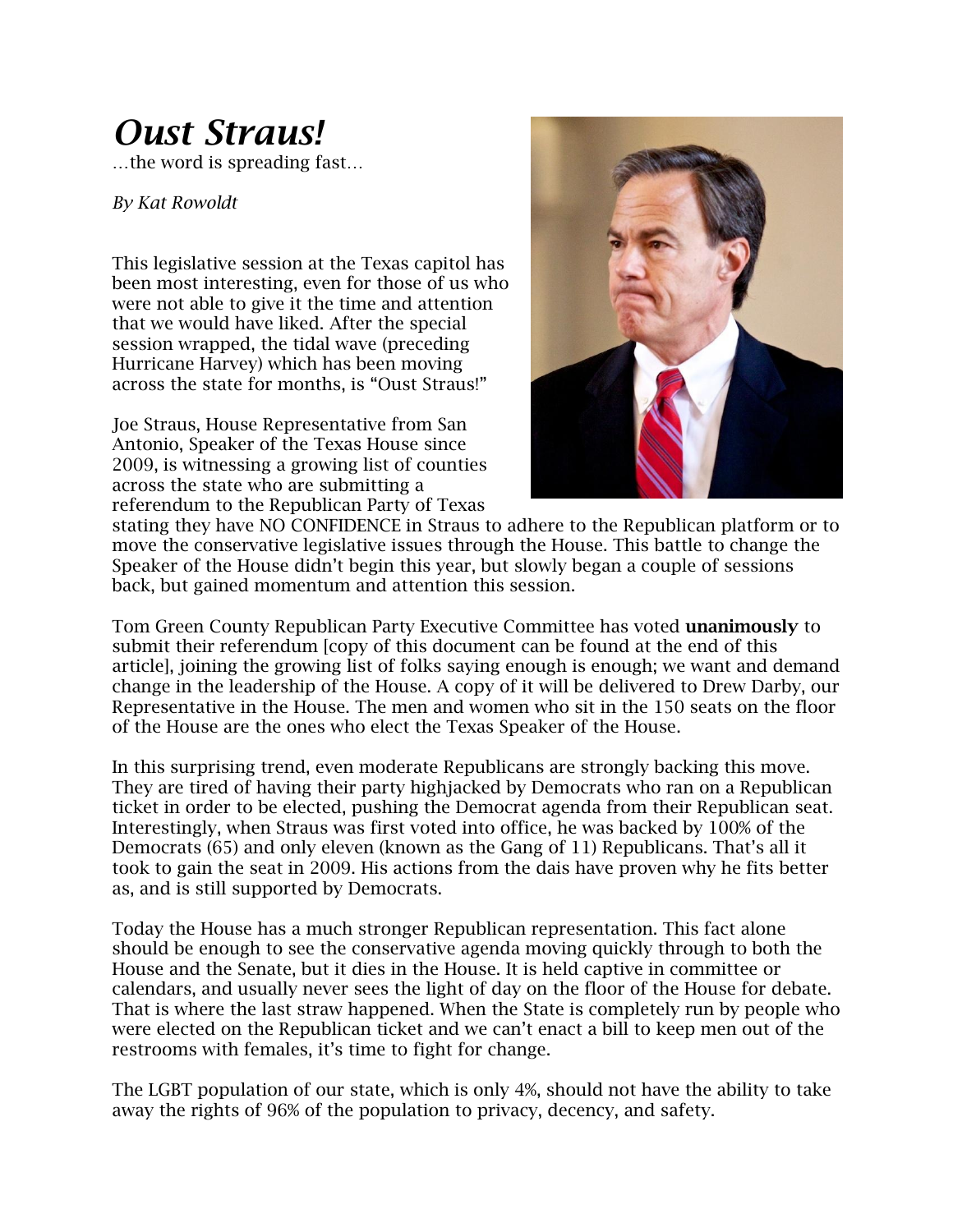Accommodations for their privacy can be made without destroying and impacting the lives of everyone else. This line must be drawn and set as a standard to protect the rights of the majority of people in many other areas as well.

Our Drew Darby has worked closely with Joe Straus for many years, receiving many plum chair appointments. Some people were rather shocked this session when Darby and a few others who have been faithful Straus supporters did not receive their expected appointments, but rather witnessed a shifting and potential repositioning (rumored) to groom Four Price to one day replace Straus as Speaker.

While President Trump is fighting like H E double L in Washington as the voice of the people who elected him, we need our representatives and senators to do the same for us here in Texas. President Trump continues to find tremendous support when he travels throughout our country, but you'd think he was washed up and ready to hang up the towel via the reports of the media coming out of Swampville.

The end of session reports are being tallied and it is interesting to see where all the 150 Representatives and 31 Senators fall on the spectrum from Liberal to Conservative. One report I saw early in June was interesting. It was done by the Democrats. It was ranking their members of how liberal their voting record had been and then continued on through the Republicans. The report has apparently been removed. I don't think the Democrats appreciated the Republicans who were celebrating being ranked as 148, 149, and 150 on their list as being the most conservative in the House. That was not the purpose of their report.

From this list, I have to say what caught my eye was the fact Drew Darby was listed as the  $4<sup>th</sup>$  most liberal republican, while Joe Straus was ranked  $12<sup>th</sup>$ . I searched diligently trying to find the document to share with you, but like I said, it appears to have been removed.

Another pretty liberal group who ranked the House was the Texas Tribune, which used Rice University to do their research and placement [\[https://static.texastribune.org/media/documents/TXHouseLibCon2017Tab.pdf\]](https://static.texastribune.org/media/documents/TXHouseLibCon2017Tab.pdf). The results were ranked liberal to conservative. On this report Darby was the  $13<sup>th</sup>$ Republican listed, adding the comment to his placing that he was less conservative than 2/3 of the Republicans.

The very conservative group, Empower Texans, did their rankings as well. [\[https://index.empowertexans.com/\]](https://index.empowertexans.com/) They ranked theirs from the most conservative with a rating of 100% all the way down. Rep. Darby was in a tie at a 40% rating, only 4% actually from the listing of the first Democrat at 36%.

We can compare the two bodies with a quick look at the Senate. Senator Konni Burton led the Republicans with a rating of 100% and dropped only to 75% with Seliger being the last Republican listed. All the Republicans in the Senate rate 75% or higher in the Senate for being conservative. The Democrats began ranking in at 56% with Lucio. Our Senator Charles Perry ranked in at 82%.

One last little tidbit of information on our state. Based on this past Presidential election, and how the votes were cast, Texas is 53% Republican, 43% Democrat, and 4%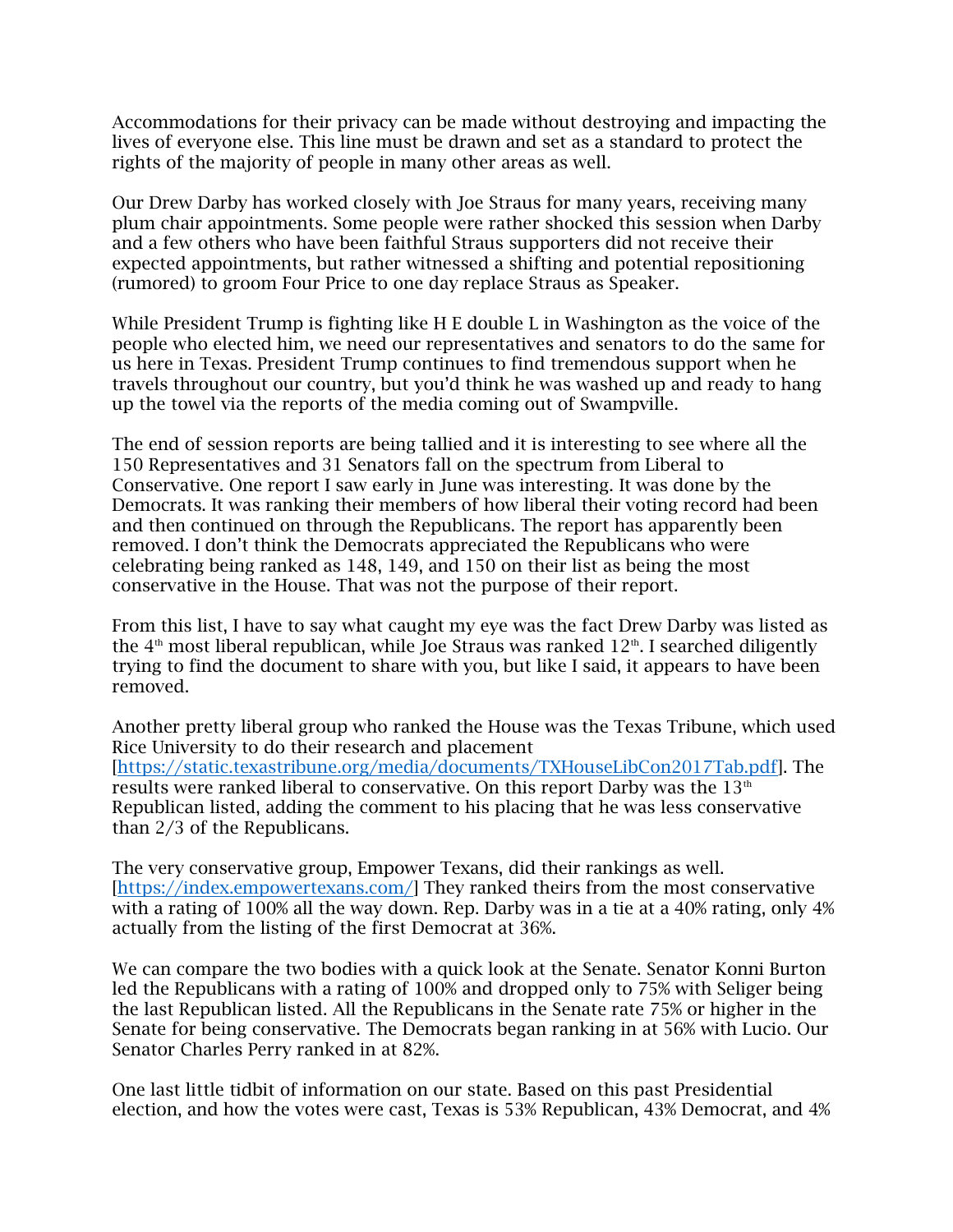other. Folks – that's alarming. It will not take much effort by the Democrats, or the Republicans to just not show up to vote, to turn this state BLUE. While I like the color blue, it's not my preferred political color. Let's keep TEXAS RED!!!

We must pay attention to the local, to the state, to the national races. It does begin at home. Candidates will begin filing for their seats in just a few weeks. We need to look at what their voting records are, where they really stand on issues, who they are standing with, and STOP voting for people just because we like them. It's ruining our community, our state, and our country.

San Antonio is struggling today with their schools allowing boys into the girls' facilities. It is happening. It is headed our way. Consider the consequences of these actions on your children and grandchildren. As parents, we are supposed to protect our kids. This ridiculous law is putting our future generations in harm's way.

Let's make this a better a world for our children. Let's start today.

*[Tom Green County Republican Executive Committee Referendum is on the following page.]*

Until next time....

*Kat Rowoldt*

Christian Reporter News www.ChristianReporterNews.com

## **If you enjoyed, please forward to a friend and share!**

**©** 2011-2017 CHRISTIAN REPORTER NEWS. Kathryn G Rowoldt - all rights reserved. You are welcomed to forward and share this KAT NOTES with friends and family, but all rights are reserved and no part of this material may be published in any form without written consent from the CHRISTIAN REPORTER NEWS.